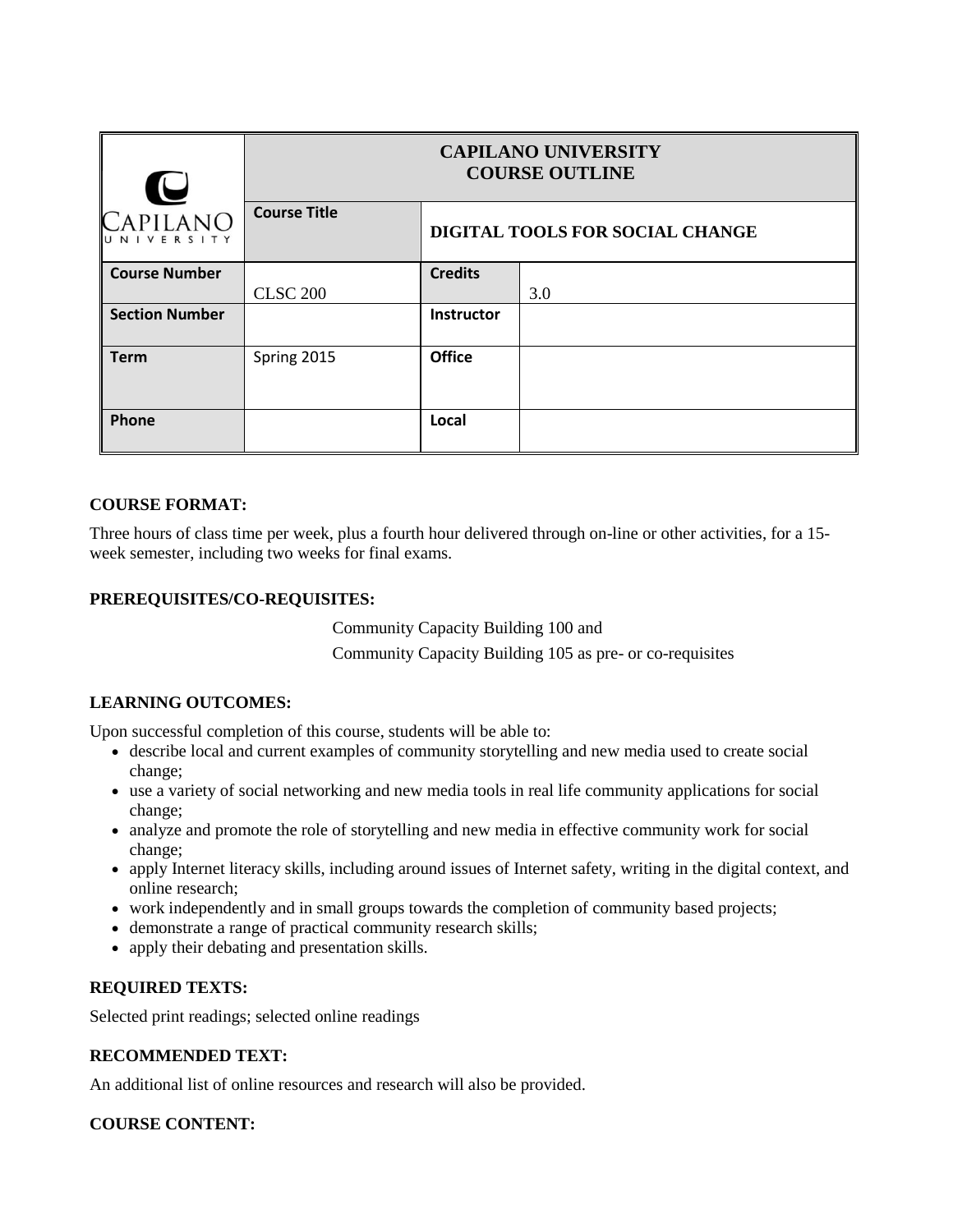This course will focus on the use of social media and digital storytelling tools for social change at a community level. This is a writing intensive course.

In the classroom, students will be introduced to new media through a community development lens. They will explore: a brief history of storytelling for community-based social change; the role of storytelling and social media in community work through a variety of mediums; the basics of Internet use including safety, etiquette and writing for online uses; how local community development practitioners are using digital tools; and how to successfully use social media for social change themselves.

Projects will be introduced and explored in class and completed on student's time. These will include:

- **Blog post (10%):** Students will be required to contribute (at least) one blog post each to the CDO blog covering: a local social change movement or event or an issue of student interest with a broad community impact.
- **Group Project: Social Media Debate (15%):** Students will participate in an in-class debate about the use of different social media tools for community use. Members of the public and/or the Capilano community will be invited to attend.
- **Digital storytelling project (25%):** Students will create short digital stories about a personal experience that relates to community building or social change ideas or activities. They will learn an approach to digital story facilitation specifically tailored to grassroots community work.
- Major project (40%): Working alone or in groups of up to three people, students will be required to create an active online social media experience that engages the public on an issue of social justice and uses at least two social networking platforms. Evidence of public engagement in the project will comprise part of the grading structure.

### **4th HOUR ACTIVITIES:**

In addition to class-time learning, students will participate in on-line activities and work on group or individual research projects.

| <b>EVALUATION PROFILE:</b> | Participation/Attendance            | 10%  |
|----------------------------|-------------------------------------|------|
|                            | Blog post                           | 10%  |
|                            | Group Project (Social Media Debate) | 15%  |
|                            | Digital Storytelling project        | 25%  |
|                            | Major project:                      |      |
|                            | Detailed project outline            | 10%  |
|                            | Project active online               | 20%  |
|                            | Evidence of public engagement       | 10%  |
|                            | TAL.                                | 100% |

### **GRADING PROFILE:**

| $A+ = 90 - 100\%$       | $B_+ = 77 - 79\%$   | $C_{+} = 67 - 69\%$ | $ID = 50 - 59\%$ |
|-------------------------|---------------------|---------------------|------------------|
| $A = 85 - 89\%$         | $= 73 - 76\%$<br>B. | $C = 63 - 66\%$     | $IF = 0 - 49\%$  |
| $= 80 - 84\%$<br>$AA$ - | $B - = 70 - 72\%$   | $C_{-} = 60 - 62\%$ |                  |

**ASSIGNMENTS:** Assignments include blog post, group project, digital storytelling project and a major project.

#### **OPERATIONAL DETAILS:**